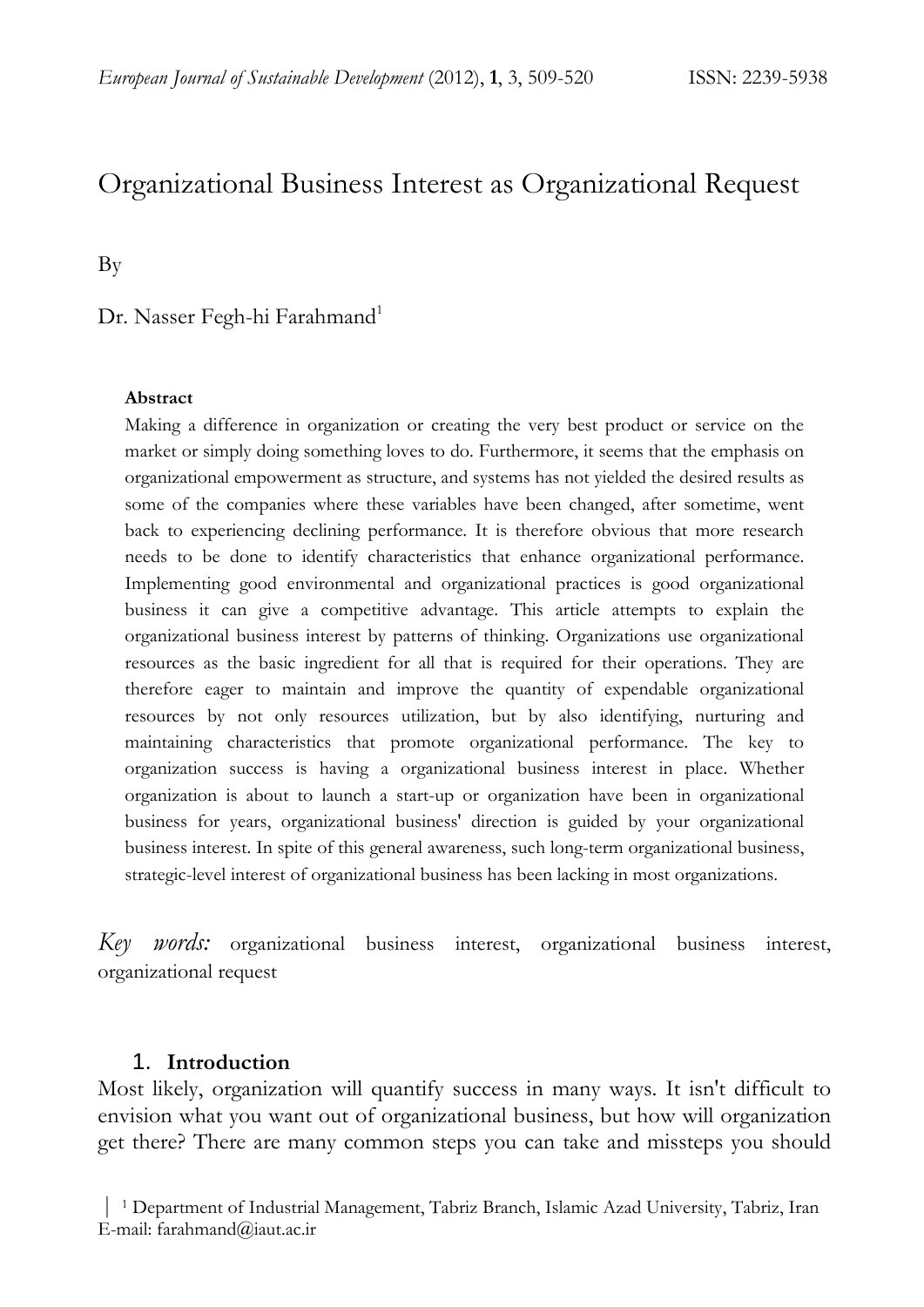avoid on organization pathway to prosperity. Improved and sustainable performance ensures that an organization continues to fulfill its mission and survive into the competitive future. The fact that some variables affect organizational empowerment managers and some researchers to seek to identify those factors that positively or negatively affect the particular organization or industry of their interest with the aim of strengthening the positive variables and ameliorating the effect of the negative ones for those organizations and industries to post superior economic performance. The importance of strategic, long-term policy and organizational business interest is very clear to interests. Many externals and organizational variables have been identified in the literature as affecting organizational empowerment. Organizational business managers like to follow a similar and routine organizational business behavioral pattern. Organizational business interest, normally taken as a part of organizational business interest, therefore also tends to run in cycles of around last years. A central motivation for this has been the public uneasiness towards many of the applications of gene organizations technology, as well as the general distrust of the public towards officials, scientists and representatives of organizations in the management of risks. Organizations are most likely to do the same when experiencing decline. Without organizational empowerment, management cannot enable an organization to compete for the future, but developing distinctive capacity can. One then wonders if developing appropriate characteristics in conjunction with appropriate competencies would not ensure a better performance in a more intensely competitive future. It is generally arguing that effective organizational business interest is one of the important factors in organizational business success. The most extensive review, although now some years old, is the analysis that there seemed to be a consensus that interest was linked positively to growth undertaken.

### **2. Organizational business interest**

The operational concept based on customer satisfaction where the operation of quality management system is customer-oriented and aims at improving customer satisfaction; customers' needs and expectations are satisfied through clear management request, communication, resource management and product realization process; the structure of measuring and monitoring customer satisfaction proposed on the basis of overall performance of the quality system and requires enterprises evaluate performance from the perspective of customers. In organization, where a organizational business interest exists, the preparation of the organizational business interest may driven by external forces. The most obvious of these are the requirements of external agencies providing funding for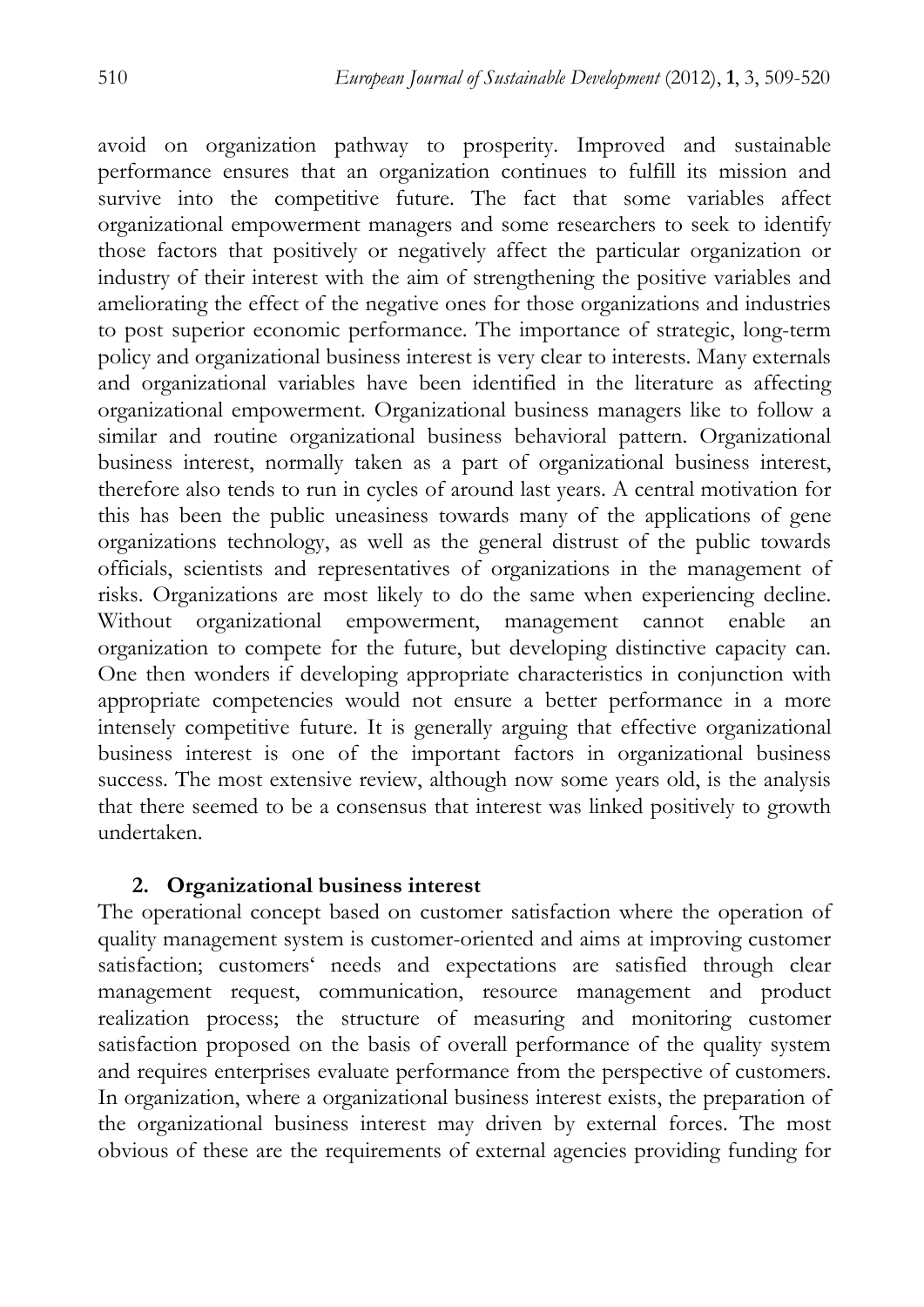either start up or expansion. There are some argues that formal written interest may be inappropriate for the organizations but this seems a minority view. It can be argued that organizational business interest is as important to organizations as to larger organizations and standard textbooks on entrepreneurship offer chapters on organizational business interest whilst a range of specialist publications outline the best ways of writing organizational business interest. In addition to its role in organizational business funding, the organizational business interest may serve as a strategic interest document for the entrepreneurs, a interest to guide the organizational business and serve as a basis for taking strategic decisions and it may serve as a subsequent monitoring device. Anyhow, organizational business interest gives an overview of organizational business where organizations have been, where you are now, and where organization is going in the future. The more we understand people and their total environment, the more their needs are likely to be met. When we talk about valuing workers relationships, the scope of definition is expansive. On the one hand, it is simply the value that workers generate for the organization. On the other hand, it is purely the value of the relationship. Neither definition is more correct than the other; however, the purpose and for valuing each are different. A positive experience throughout the workers cycle should foster trust and develop loyalty, therefore allowing an organization to generate more revenue for less incremental expenditure. However, the escalating cost of scientific and technological research and development, together with the limiting resources of governments, make such of overall support impossible, even for relatively rich countries. The organizational performance information, unclear goals, inappropriate selection and use of technology, inability to integrate workers and processes and use of misleading metrics or improper measurement tendencies are the major barriers in implementing and managing projects systems that seek to identify individuals with the ability to learn and adapt to new situations and markets can provide a firm with competitive advantage.

### **3. Organizational business interest factors**

The importance of strategic, long-term policy and interest in science and technology is very clear to interests and policy developers, from the fact that they need both considerable resources in order to carry out the interest activities, and a long lead time to accumulate the required trained manpower. The starting point in the organizational business interest is the assumption of organizational business. The central mission of organizations activities under the enlightenment model is to raise the organizational business interest level of the organization. To begin the interest process, organization will need to do some critical analysis; organizational business interest is about realistically forecasting where organizational business is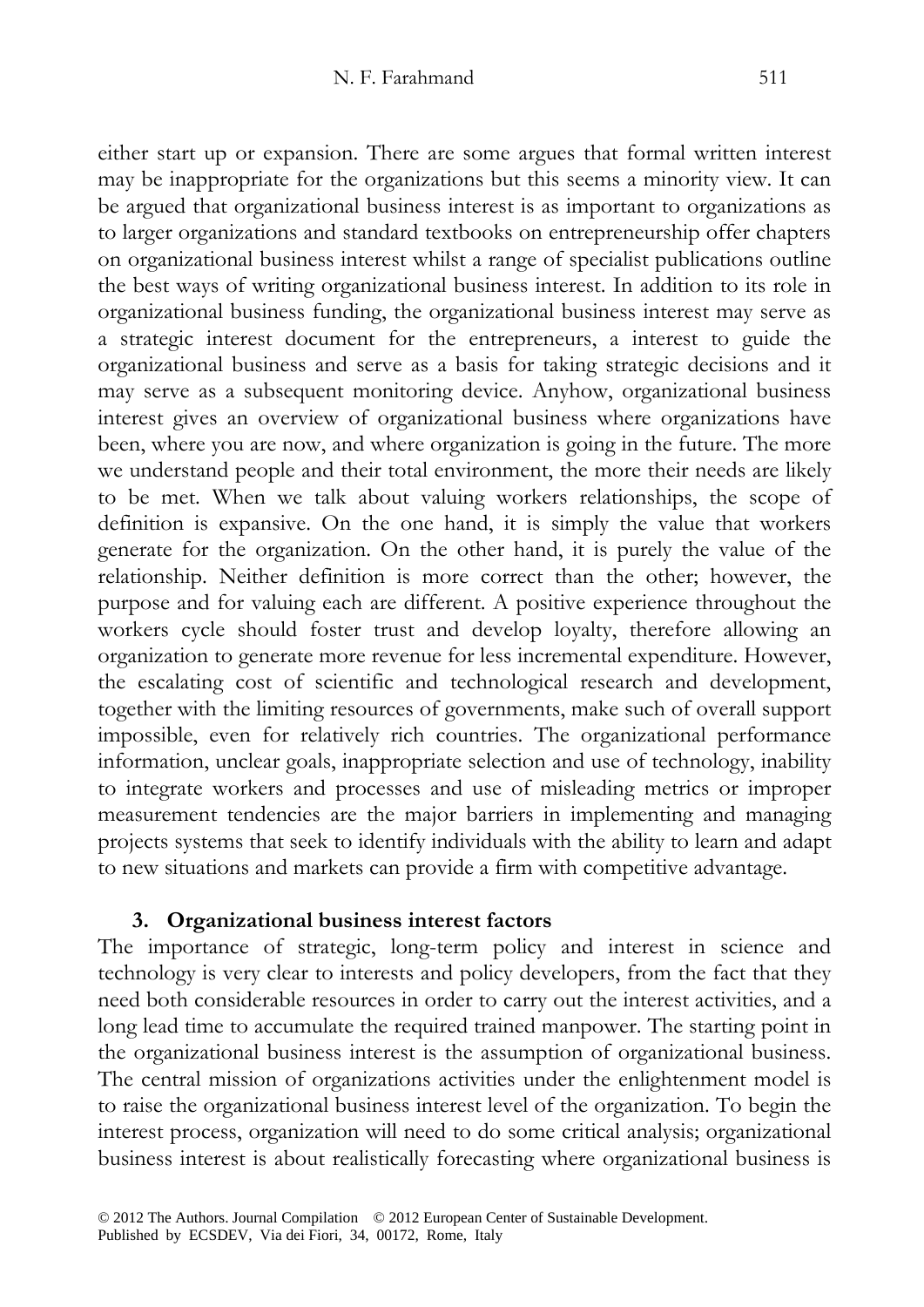going. A few tactical actions for implementation can make the challenge simpler and provide leadership that is supporting. Obtain support from the board of directors, because an organization's total quality efforts must begin at the very top and begin with the board of directors. There was every reason to believe that the organizational worker could be as efficient and productive as its counterparts anywhere in the world. The performance of organization, which determines its business and growth, depends to a large extent on the productivity of its Organizational business interest. In fact, the wealth of a nation as well as socioeconomic well being of organization depends on the effectiveness and efficiency as productivity of its various sub components. Productivity should reflect our total commitment to improve the way we do things, our attitude to work, a commitment to improve our work ethics, a commitment that whatever we do today can be improved upon. Tackling and overcoming the problem of low productivity of organizational workers is not impossible although daunting. It is not enough for us to understand the socio-cultural sources of these deviant orientations, it is necessary for us to do something practically to arrest and control them. Organizational business interest is generally regarded as the most dynamic of all the factors that are employed for the creation of wealth, having the potential to energies and serve as catalyst to all of the other resources. Productivity is thus of fundamental importance to the Organizational business interest of whatever status, to the organization whether commercial or not and to the national economy at large and accordingly. However, the significance of the influence of the environment on organization's operational activities and performance was only acknowledged. In fact, stress that organizational activities are influenced by what happens in the external environment. Inability to ineffectively manage the human factor as manifested in several negative ways including the following; employees often arrive at the office fatigue and exhausted as a result of poor transportation facilities and harsh living conditions in most urban cities. They are also compelled to make use of materials and machinery which are far from suitable for attaining the desired level of performance. Performance by productivity in an organization can, in principle, be influenced by a wide range of internal and external variables, which may be categorized. To begin with, a significant number of organizational business people, as also organizational business engineering, would be selected for this support to make an impact. Flexible mechanisms for induction of new strengthening of science organizational business engineering in key areas of science would be developed. Performance by productivity, the problem remained more or less unabated. It is not in doubt that organization is richly and extra-ordinarily endowed with all the three basic principal factors needed for enhancement of productivity, namely, capital and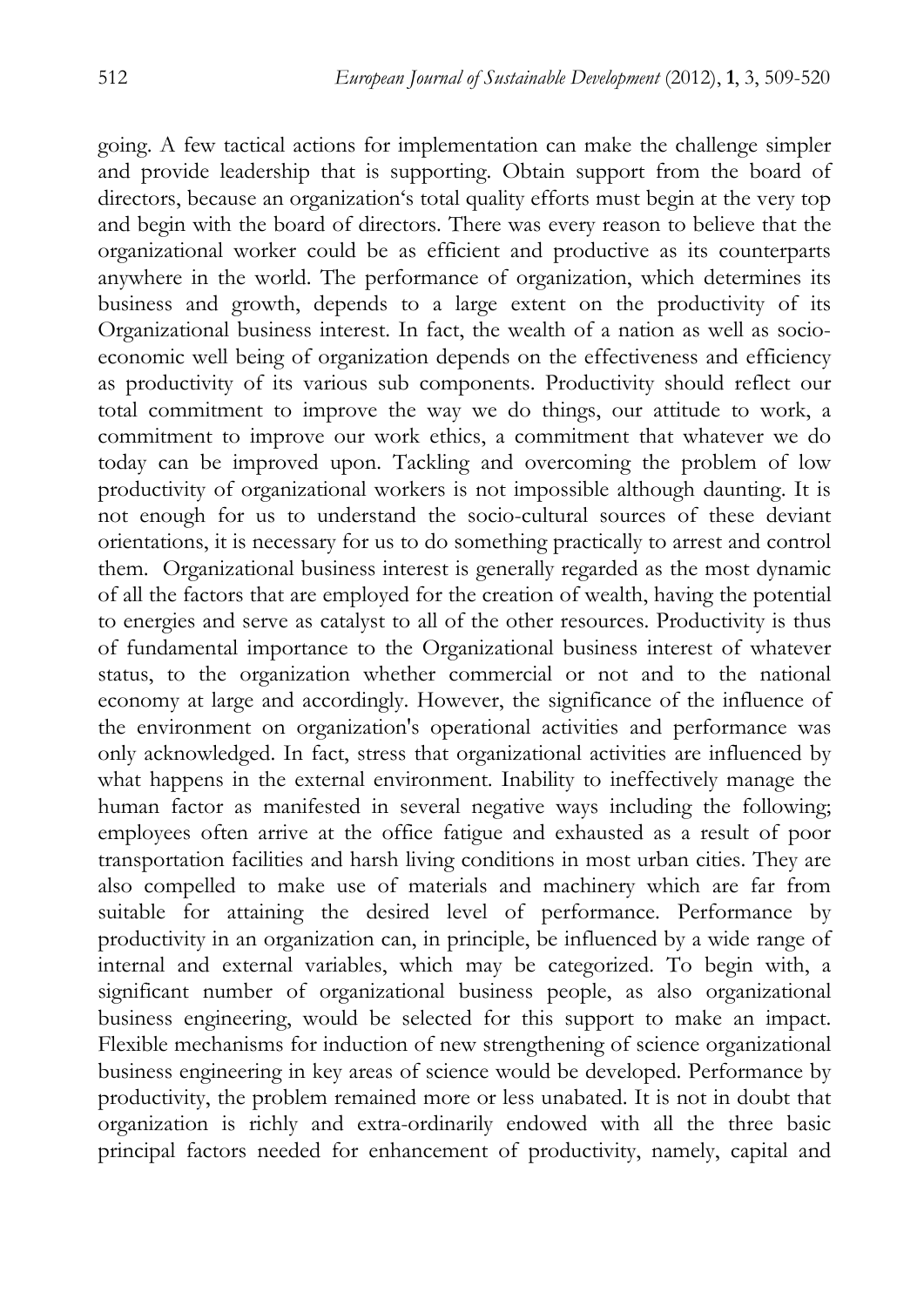resources, it has been unable to take advantage of these factors to obtain at least a corresponding level of outputs consequent to which the country, several years since it attained political independence, is yet poverty ridden. This process would naturally entail reversing the present flow of organizational business talent away from science organizational business technology by innovative schemes. In order to encourage world class organizational business in science organizational business technology, mobility of science organizational business technology between organization and organizational environment will be ensured. For building up the personnel of organizational business engineering base in relevant areas, the agencies and departments concerned with science organizational business technology will make available substantial funding from their allocation. Flexible organizational business mechanisms will be put in place in organization and organizational environment to enable organizational business researchers to change fields and bring new inputs into traditional disciplines, and also to develop world class organizational business areas. There will be emphasis on a continuing process of retraining and re skill to keep personnel of organizational business engineering with the rapid advances taking place. Wherever considered necessary, training abroad will be resorted to, so as to build up a skilled base rapidly. New mechanisms would be instituted to facilitate the return of personnel of organizational business engineering and organizational business technologists of organization as also their networking, to contribute to organizational environment and science organizational business technology. It will also be ensured that higher education is available to the widest possible section of creative personnel of organizational business engineering. Priority will be placed on the development of science organizational business technology which address the basic needs of the population; make organizational competitive and make the economically organizational business strong. Special emphasis will be placed on equity in development, so that the benefits of science organizational business technology growth reach the majority of the population, particularly the disadvantaged sections, leading to an improved quality of life for every citizen of the organization. These aspects require science organizational business technology foresight, which involves not only forecasting and assessment of technologies but also their organization and organizational environment environmental consequences. Intensive of science organizational business engineering will be launched to develop innovative science organizational business technology of a breakthrough nature; and to increase our share of high-tech products. Aggressive international benchmarking will be carried out. Simultaneously, efforts will be made to strengthen traditional industry so as to meet the new requirements of competition through the use of appropriate science organizational business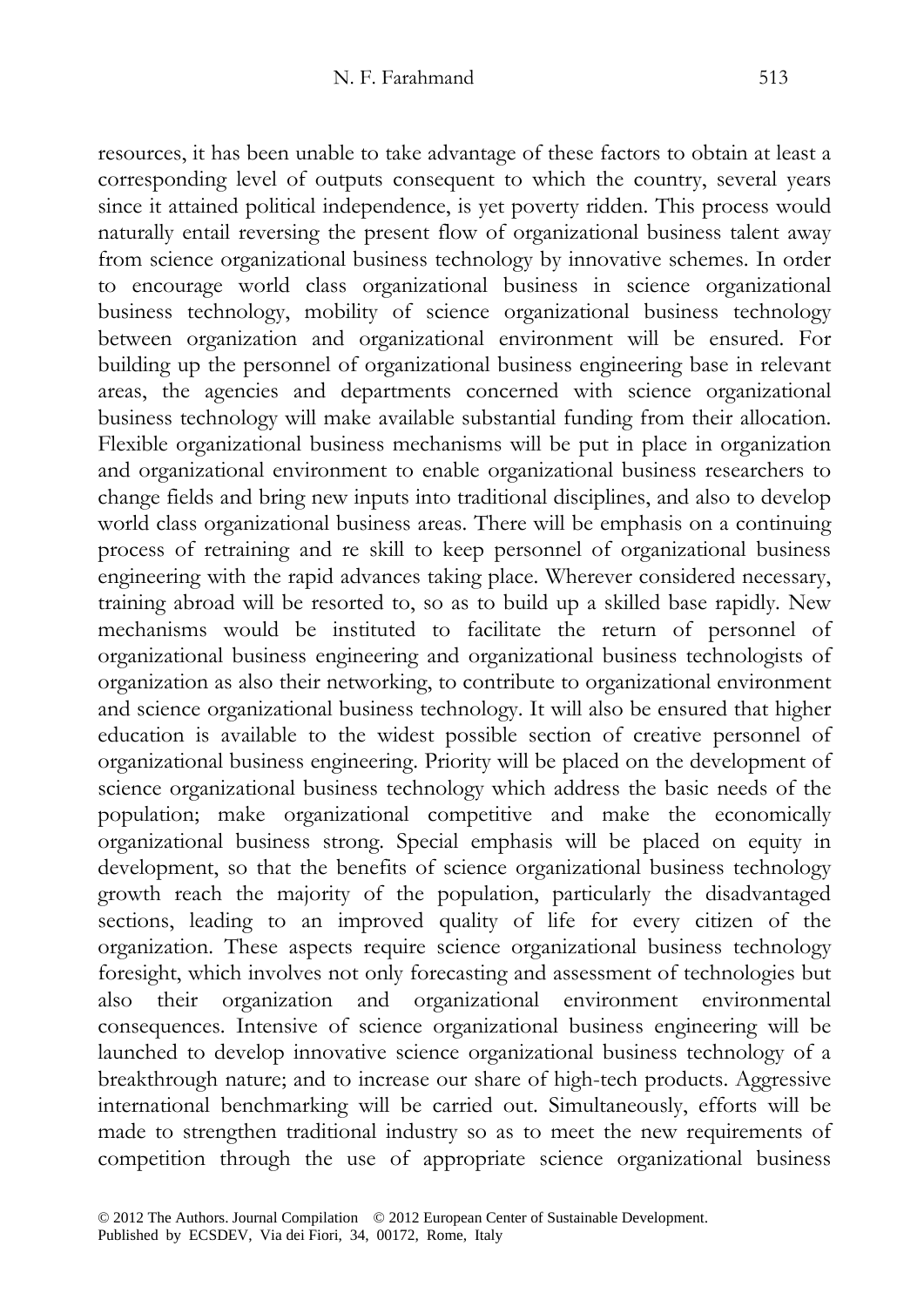technology. This organization is particularly important as it provides employment at lower per capita investment, involves low energy inputs, and carries with it unique civilization traditions and culture. Value addition and creation of wealth through reassessment, redistribution and repositioning of our intellectual, capital and material resource will be achieved through effective use of science organizational business technology. Quality standards of science organizational business engineering, testing and calibration laboratories according to international requirements will be given an enhanced push to enable world class organizational business to avoid non-tariff barriers in global trade. Innovation will be supported in all its aspects. A comprehensive innovation of science organizational business engineering system will be created covering science organizational business technology as also legal, financial and other related aspects. There is need to change the ways in which organizational business performs, if innovation has to fructify. Every effort will be made to achieve synergy between research of science organizational business engineering and scientific research. Autonomous technology transfer organizations will be created as associate organizations of universities and national laboratories to facilitate transfer of the know-how generated to organization. Increased encouragement will be given, and flexible mechanisms will be evolved to help, science organizational business technology to transfer the know-how generated by them to the industry and be a partner in receiving the financial returns. Organization will be encouraged to financially adopt or support educational and research institutions, fund courses of interest to them, create professional chairs etc. to help direct organization towards tangible organizational goals. Indigenous knowledge would be further developed and harnessed for the purpose of organizational business generation. Development of science organizational business technology adds value to organizational resources and which provide holistic and optimal solutions. Management of science organizational business engineering: science organizational business technology has an important role in any general to address the problems of management of the impacts of natural hazards. A concerted action interest to organizational business enhances predictive capabilities and preparedness for meeting emergencies will be drawn up. Measures will be undertaken to promote research on natural phenomena that lead to management of science organizational business engineering activities that aggravate them. This will be with a view to developing practical science organizational business technology solutions for management of science organizational business engineering.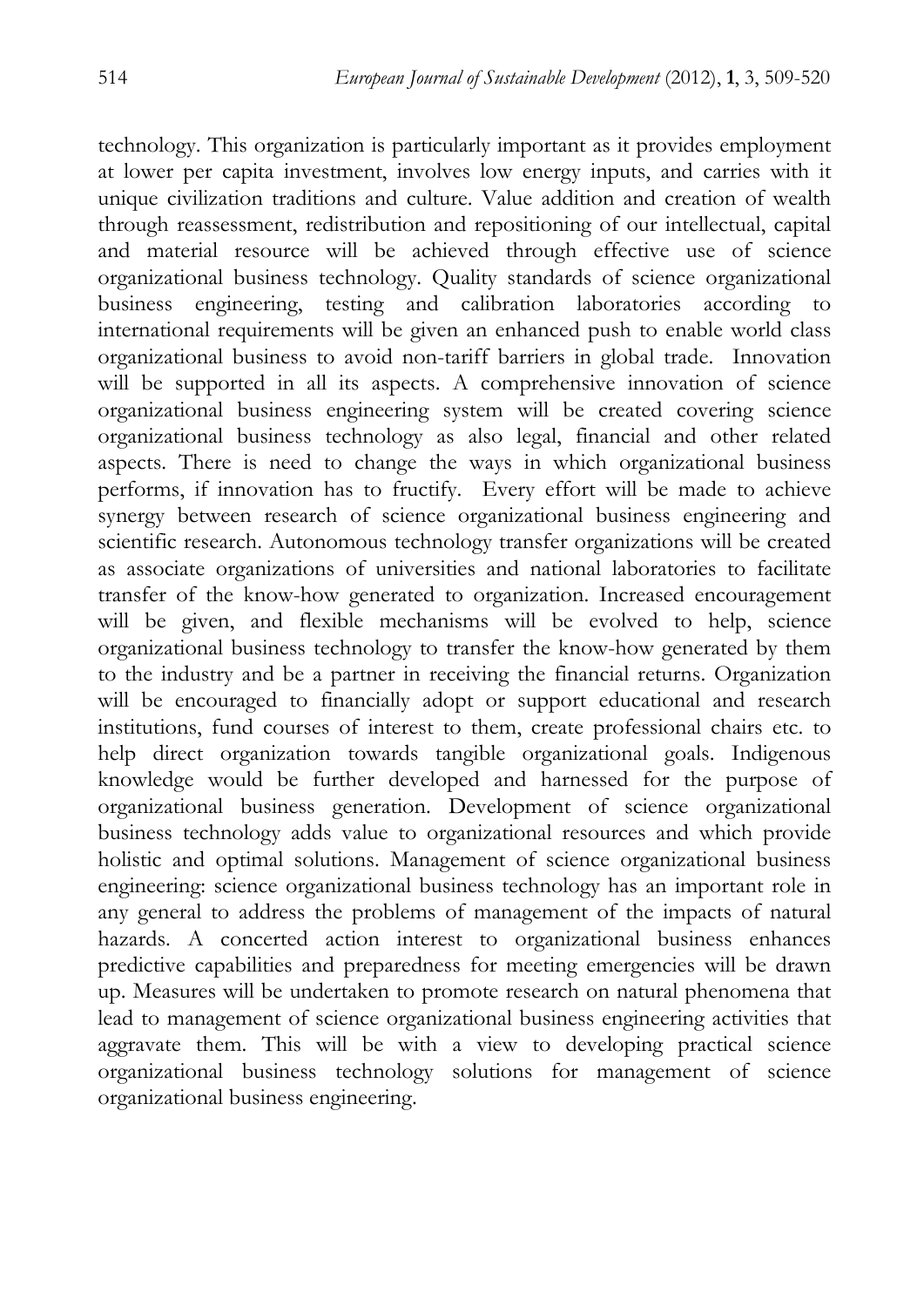# **4. Organizational business interest implementation**

There is growing need to enhance public awareness of the importance of science organizational business technology in everyday life, and the directions where science organizational business technology is taking us. Organization must be able to consider the implications of emerging science organizational business technology options in world class organizational business areas. A closer interaction of those involved in the science organizational business technology, management of science organizational business engineering: science, knowledge of science organizational business engineering and other will be facilitated to bring about mutual reinforcement, added value and impact. Technology cooperation of science organizational business engineering as science organizational business technology development can benefit greatly by world class organizational business cooperation and collaboration. Common goals can be effectively addressed by pooling both material and intellectual resources. World class organizational business programs will be encouraged between organizations. Keeping in view these broad objectives, it is essential to spell out a organizational business interest implementation that will enable identification of specific interests, programs and projects, with clearly defined tasks, estimates of necessary resources, and time targets. Special emphasis will be placed on collaborations with other developing organizations and technology cooperation of science organizational business engineering would be fully used to world class organizational business interests as an important component of policy initiatives. Monitoring of science organizational business engineering for effective monitoring of science organizational business engineering and reviewing mechanisms will be significantly strengthened, and wherever not available will be put in place. It will be ensured that the scientific community is involved in, and responsible for, smooth and speedy implementation. Outline how organization wants to market and or sell product online. This can be as simple as developing a basic brochure style website to provide information about product or service. It can be as complex as a comprehensive marketing that includes a well-optimized, ecommerce website with an online advertising campaign including banner and affiliate advertising. When organization looks at organizational product or service, it should consider how suited it is to marketing. Suitable mechanism will be evolved by which independent inputs on science organizational business technology and interesting are obtained on a continuous basis from a wide cross section of science organizational business technology. It will utilize the academies and specialized professional bodies for this purpose. These inputs will form an integral part of the organizational business interesting and implementation of all programs relating to science organizational business technology, as also in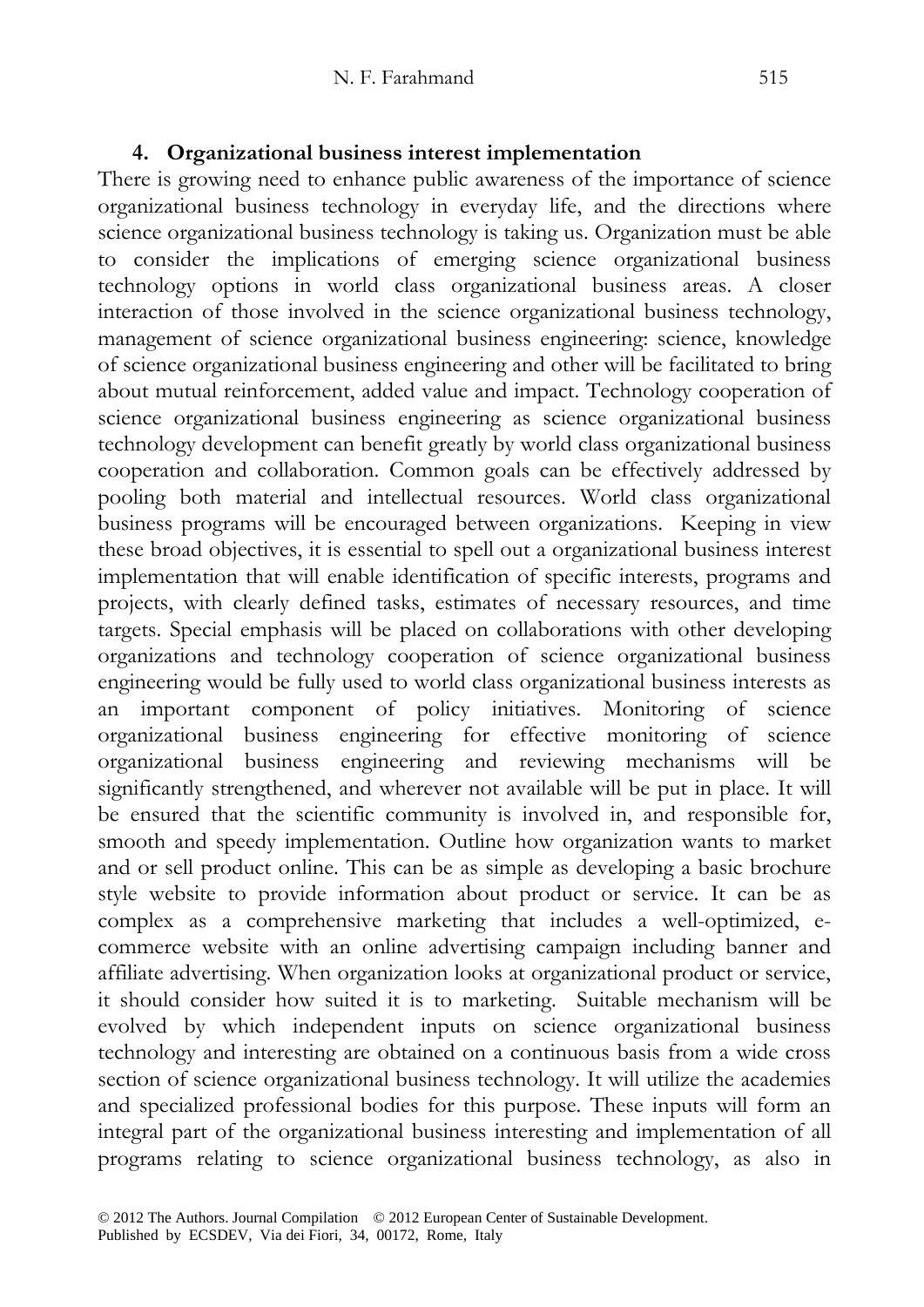government decision making and formulation of policies in organizational business sectors. A greater integration of the programs in organizational business sectors with science organizational business technology activities will go a long way in ensuring a wider, more visible and tangible impact. This will call for a certain percentage of the overall allocation of each of the science organizational business technology to be devoted for relevant programs and activities in organizational business technology. A concerted organizational business interest is necessary to infuse a new sense of dynamism in our science organizational business technology. The science organizational business technology departments, agencies and other academic institutions, including universities i.e. the science and science organizational business technology system as a whole, would be substantially strengthened, given full autonomy and flexibility, and debureaucratized. Organization will ensure continued existence of a organizational business interest which will assist in formulating and implementing various programs and policies. It will have appropriate representation of organization leaders, leading science organizational business technology and various scientific departments. Organization will make necessary budgetary commitments for higher education and science organizational business technology. It will, through its own resources and also through contribution by organization, raise the level of investment on science organizational business technology by the end of the interest. For this, it is essential for organization to steeply increase its investments in organizational business interest. Organization should discuss ways in which organizational business honors ethical values and respects people, organizational community, and the environment. Organization may even choose to use webbased organizational business interest applications or purchase software to help organization prepare organizational interests and forecasts. Listed below are a number of organizations that offer free templates and sample interests.

### 5. **Organizational business interest as organizational request**

An excellent place to start organizational search for good examples of organizational business interests or templates is the organizational business office in organization region. Organizational business information officers are able to provide you with access to materials that can be tailored to organizational needs; all it takes is a visit in person, a phone call or an email. Organizational local organizational business centre offers a wealth of information, including practical tools and guides and specific examples, on how to start the interest process. There are many other organizations and organizational business websites that provide free templates, writing guides and sample interests. Implementing good environmental and organizational practices is good organizational business can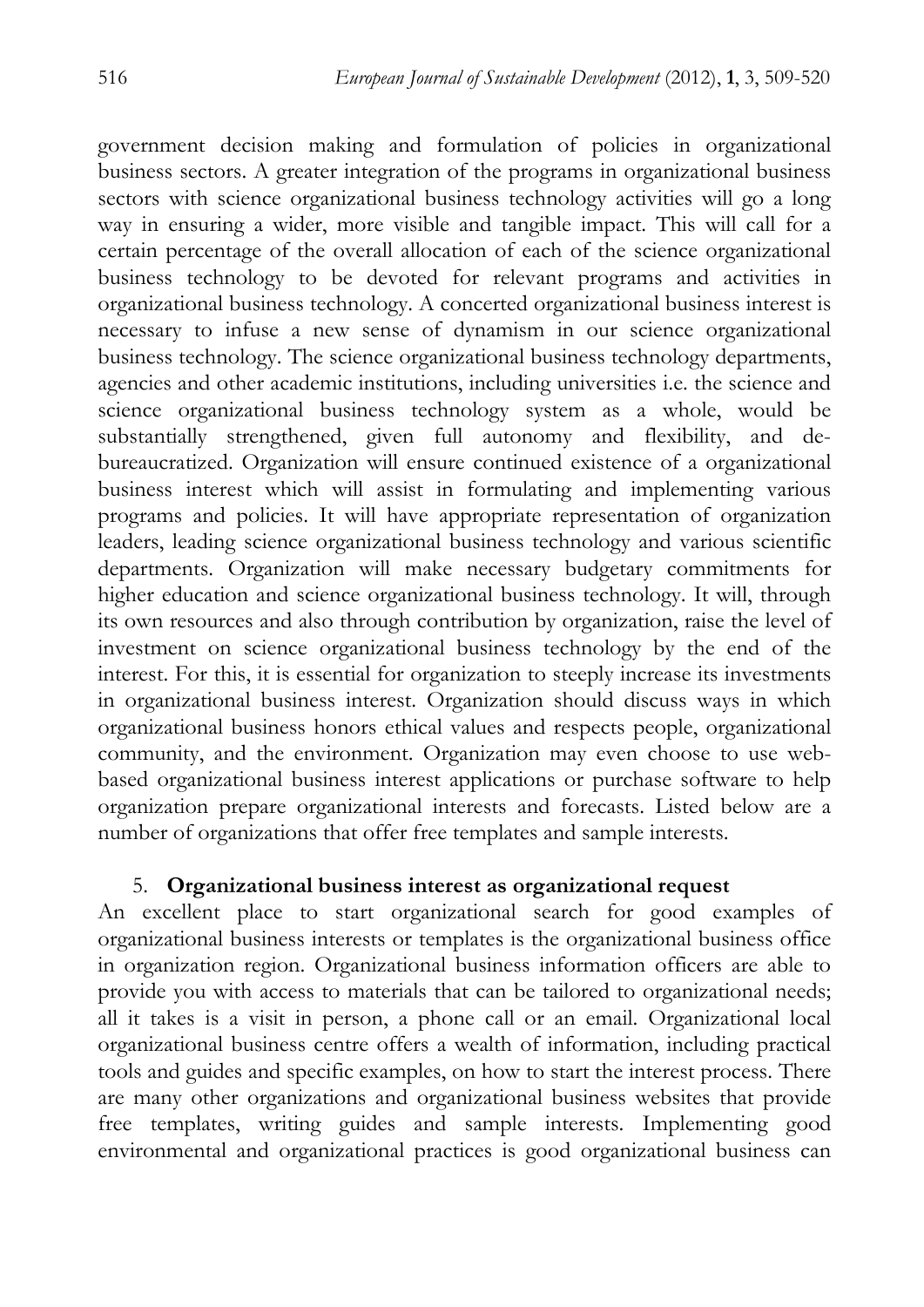give organization a competitive advantage and help foster goodwill toward organizational business. Customer satisfaction and target management structure derive management system requirements. Organizational business interest turn customer input into innovation how organization find out the organizational business opportunities in most new products and services and how to rank these opportunities in a prior sequence? However, the outcome-oriented customers study provides a simply and definite answer, which is that the best organizational business opportunity is in the customer recognized important items, where existing products can not meet their needs. A Web host will provide space for organizational website and allow it to be viewed online. Organization is essentially renting space on the Internet, so it can put organizational website there much like you might rent an office. Organization should set up definite policy and target and also the degree of customer satisfaction should be clarified. According to quality target, enterprises should interest total management system structure, authority and request control, operation process, in order to ensure comply with interest and achieve enterprise quality target. Organization should carry out communicating harmonization, encourage staffs involvement and full commitment to customer satisfaction, also managers' decision-making should comply with the organizational business policy and target as the maximum guidance principle. Organizations provide all required resources, according to the interest then produce and sell products to customers. After the adjustment and improvement, enterprises should re-measure customer satisfaction, to ensure the improvement scheme is proper and effective. Organization should provide customers' feedback information to management for inspection and verify appropriateness and effectiveness of the definition of quality policy and target, quality scheme and operation methods. Relevant certifications, such as fair-trade certification, organic certification, or leadership in energy and environmental design certification. Environmental programs and resources could impact organizational business, from greening your organizational business to finding funding to become environmentally efficient. In order to stay competitive in today's market, organization might want to consider where corporate organizational request fits into your operations. The difficulty in long-term organizational business interest is also due to the rapid and unpredictable evolution of science organizational business, making it very hazardous to forecast development beyond a period. Organizational business interest in organizations acquired an impetus with long-term policy statements, such as organizational business vision. While larger organization is often very good at providing Internet access, it do not always offer the same level of personalized customer service and specialization as a mid-sized organization. This calculation provides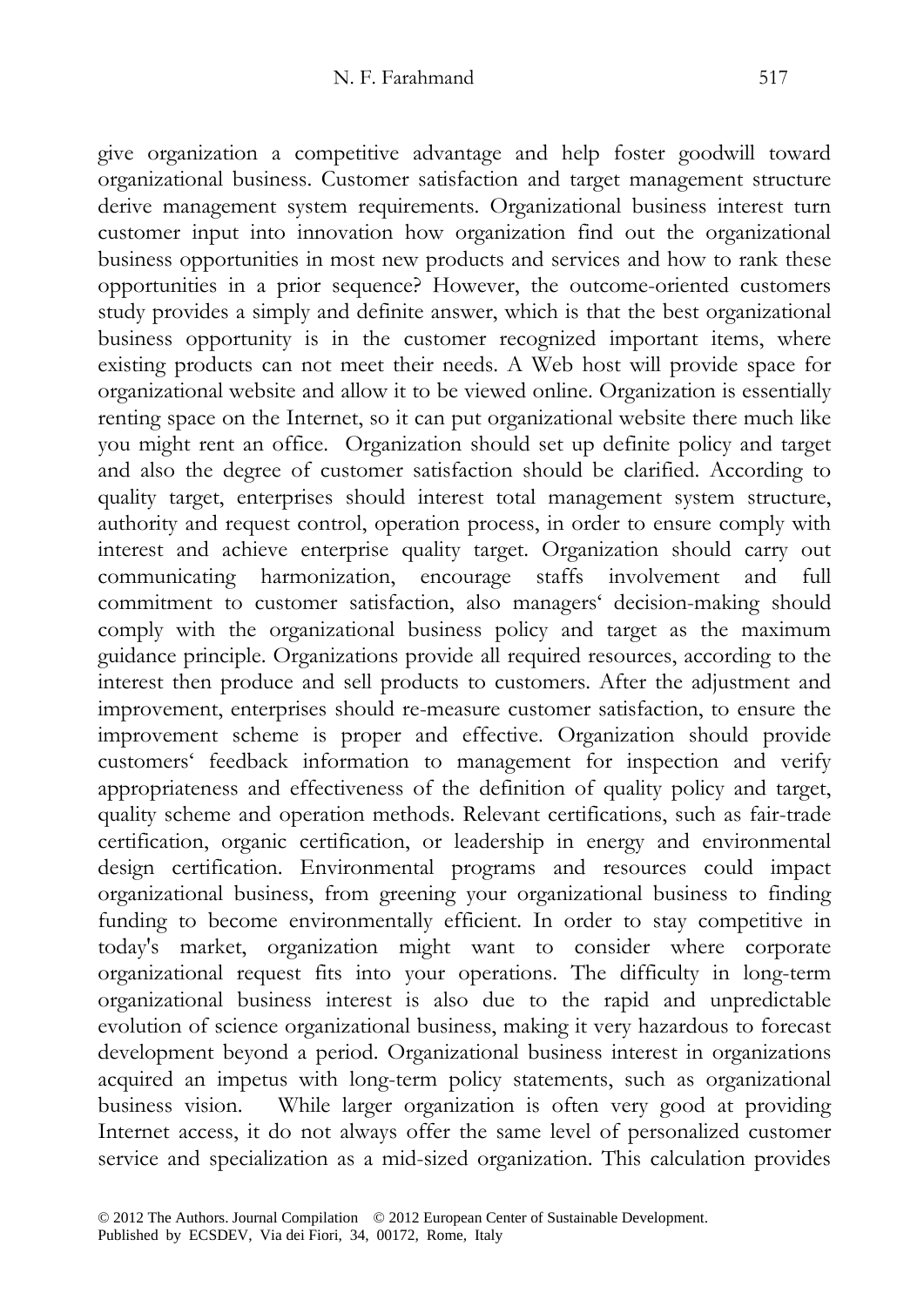the organizational business opportunity; therefore organization is able to identify the best organizational business opportunity with the most potential. Although this study provides an advanced positive view point-outcome-oriented customers study, in practice, it will be difficult to examine because of products receivers, users' difference, even some products are only provided for urgent use and the after-use result and performance can not be obtained. Effectively using information technology is an important part of managing a organizational business. In e-organizational business interest, organization should outline how organization interests to use internet technologies to reach customers, manage organizational business, and reduce costs. Organization should include information. A science organizational business vision provides the wanted scenario to strive for, the end point of a long-term policy. However, the organizational business vision must be accompanied by a roadmap to allow the journey which starts now, to reach the required destination in the future. Steps will be taken to network the existing infrastructure, investments and intellectual strengths, wherever they exist, to achieve effective and optimal utilization, and constantly upgrade them to meet changing needs. Keep in mind that implementing e-organizational business strategies can save money if this is the case for organization may want to highlight potential savings in this section. Organization must look at what organizational want to get out of e-organizational business and the different ways for making that happen.

### **6. Conclusion**

Clear guiding ideas and principles concerning quality and organizational business as well as acomprehensive, company-wide realization model for organizing the ideas are not enough for getting quality happen. Practical means, tools, methods, etc., especially relevant management methodology, are available to get the concrete in practice. For this purpose, a collection of management tools hascreated at organizations. Some of these tools have created and maintained by organizationalbusiness experts. Corporate sustained growth relies on the ability to continually generate profits;this in turn depends on their products meeting customers' needs and expectations. Generally, customer satisfaction is evidenced in the high rate of customer loyalty, good reputation, increase in market share, improvement of performance and reduction in complaints, etc. In contrast,

the results of poor customer satisfaction include loss of customers, decrease in market share, deterioration of performance, poor reputation and increase in customer complaints, etc., which directly affects gross turnover and operating costs. Therefore, customer satisfaction has become an important operating goal to which enterprises have competed to make the commitment. Moreover, measuring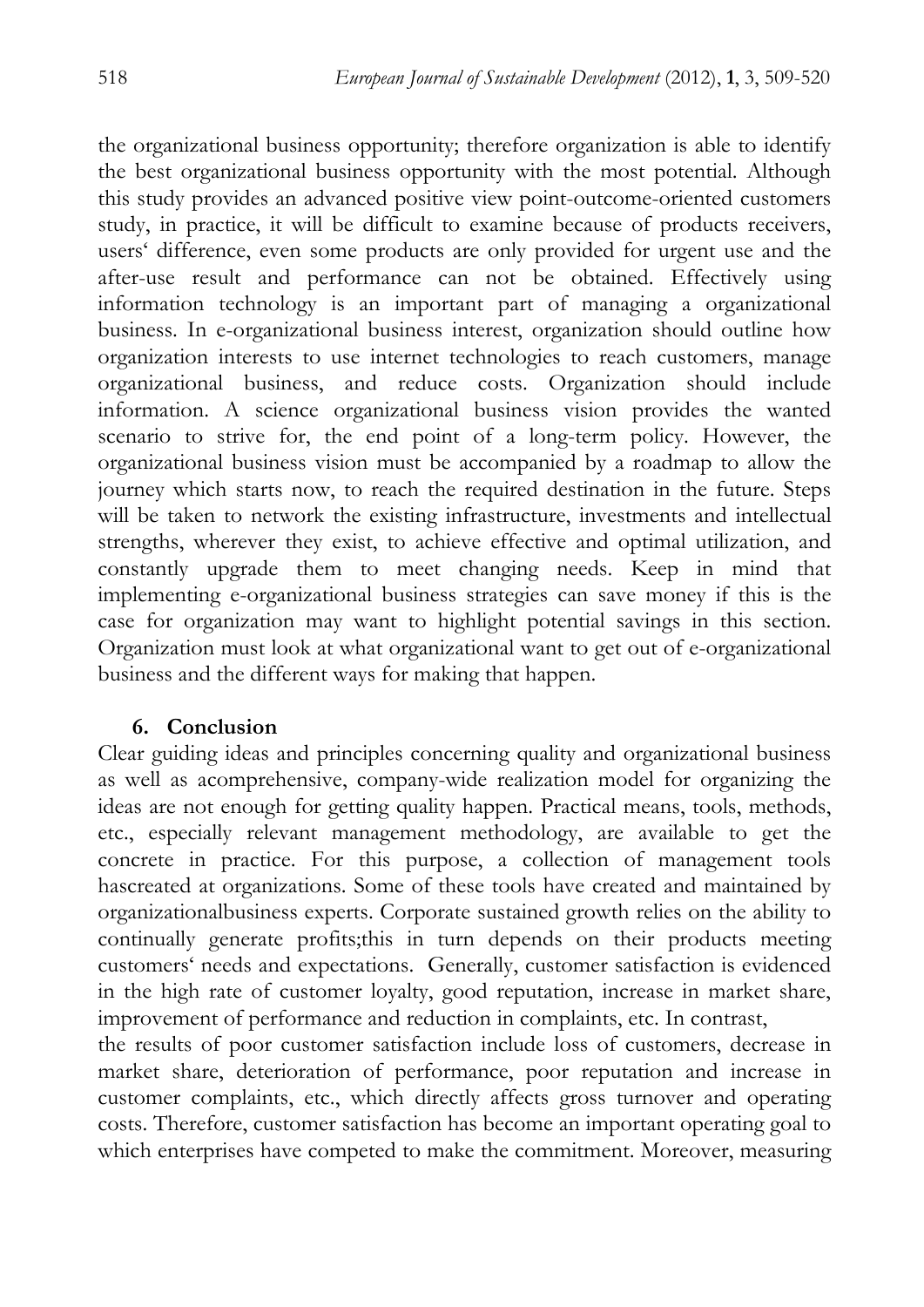and monitoring customer satisfaction has become an important research topic for enterprises. Systematically monitoring customer satisfaction can provide managers with useful information for diagnosis, help an enterprise identify areas of improvement and thus increase business through continuous improvement in customer satisfaction. This study attempted to explain how to set up a complete customer satisfaction and target management system based on the concepts of customer satisfaction and target management proposed in organizational business and e-organizational business interest as organizational request conduct real-world case study, identify the critical items in customer recognition through market analysis, survey of satisfaction and organizational business opportunity algorithm and eventually integrate corporate objectives to achieve sustained improvement.

# **References**

- Feghhi Farahmand, Nasser (2001), Executive Management Process, Islamic Azad University, Tabriz Branch, Iran, pp 109-203.
- Feghhi Farahmand, Nasser (2003), Permanent Management of Organization, First edition, Frouzesh Publication, Tabriz, Iran, pp15-32.
- Feghhi Farahmand, Nasser (2003), Strategic Structure of Organization Management Process, Forth edition, Islamic Azad University, Tabriz Branch, Iran, pp 110-125.
- Feghhi Farahmand, Nasser (2005), Strategic Management of Organization, First edition, Frouzesh Publication, Tabriz, Iran, pp 19.
- Feghhi Farahmand, Nasser (2009), Organization Strategic Interest compilation, First edition, Frouzesh Publication, Tabriz, Iran, pp 131-134.
- Feghhi farahmand, Nasser (2011), Active and Dynamic Management of Organization, Second edition, Frouzesh Publication, Tabriz, Iran, pp 112-120.
- Feghhi Farahmand, Nasser (2011a), Technology Management of Organization, Second edition, Frouzesh Publication, Tabriz, Iran, pp 201-205. FIB (1998). Uusinta tietoa suomalaisten asenteista biotekniikkaan, FIB, Suomen Bioteollisuus.
- Frewer, L.,Rowe, G.,Marsh, R. and Reynolds, C. (2001). Public Participation Methods: Evolving and Operationalising an Evaluation Framework. UK Department of Health.
- Fuller, S. (2000). The Governance of Science: Ideology and the Future of the Open Society. Buckingham - Philadelphia, Open University Press.
- Hamel, G. and C. K. Prahalad, (1994). Competing for the Future. Harvard Organizational businessSchool, Boston, London.
- Leonard, D., (1997). Spark innovation through empathic design. Harvard Organizational businessRev., 75: 102-113.